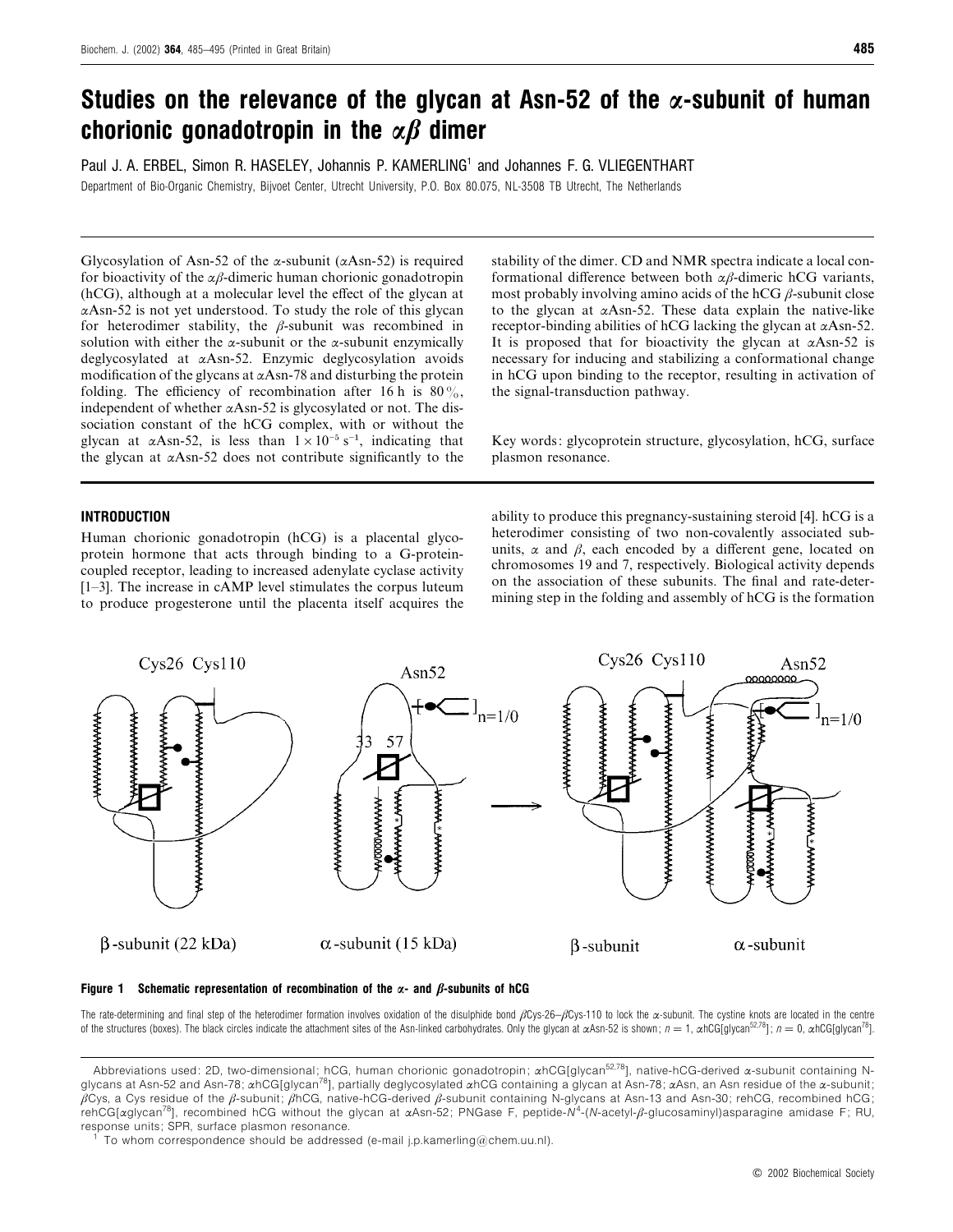of the cystine bond Cys-26–Cys-110 of the  $\beta$ -subunit (Figure 1). After dissociation of hCG into its subunits, the fully bioactive hormone can be regained by recombination of the subunits [5]. Striking structural elements of both subunits are the cystine knot motifs located in the centre of each subunit [6–8]. Native hCG has four N-linked carbohydrate chains, two in the  $\alpha$ -subunit at Asn-52 and Asn-78 ( $\alpha$ hCG[glycan<sup>52,78</sup>]) and two in the  $\beta$ -subunit at Asn-13 and Asn-30 ( $\beta$ hCG). The mono- and di-antennary glycan structures are mainly sialylated, representing  $10\%$  of the total weight of hCG [9].

Removal of the terminal sialic acids diminished the biological potency of hCG *in io*, due to a drastic reduction in the circulating half-life [10]. HF-treated hCG, wherein the asparaginelinked carbohydrate chains are predominantly truncated to  $(GlcNAc)<sub>2</sub>$ -Asn, binds to the receptor, but does not trigger hormonal activity [11–13]. Site-directed mutagenesis experiments comprising the replacement of Asn-52 of the  $\alpha$ -subunit ( $\alpha$ Asn-52) by Gln-52 revealed that the glycan at  $\alpha$ Asn-52 is essential for activity [14]. In this respect it is interesting that the crystal structure of HF-treated hCG shows only the carbohydrate chain at αAsn-52 to have interactions at the subunit interface. This glycan has contacts with the  $\beta$ -subunit residues Tyr-59, Val-62, Phe-64, Ala-83 and Thr-97 of the determinant loop [6,7].

Although it has been concluded that the glycan at  $\alpha$ Asn-52 is involved in the bioactivity of hCG, its effect at a molecular level is not yet understood, and so far three models have been suggested. Based on the above-mentioned mutagenesis studies, Matzuk et al. [14] suggested that removal of the glycan at  $\alpha$ Asn-52 results in a conformational change in hCG that abolishes its bioactivity. In an alternative explanation, a lectin-like membrane component was proposed to be involved in signal transduction in addition to the hCG receptor [15,16]. This model would explain the observation that removal of sialic acid reduces cAMP production to 50 $\%$ , even though sialic acid is not involved in receptor recognition [17]. However, Heikoop et al. [18] suggested that the glycan at  $\alpha$ Asn-52 may only be involved in (thermo) stability of the heterodimer. Their mutagenesis studies with a single gene mutant of hCG, stabilized by intersubunit disulphide bonds, showed the bioactivity to be independent of the presence of the glycan at αAsn-52.

In the present study, we evaluated the role of the glycan at  $\alpha$ Asn-52 at the molecular level in heterodimer formation, stability and conformation. In contrast to previous studies, in our approach the glycan at Asn-52 of the  $\alpha$ -subunit was removed specifically by an enzymic method under native conditions, avoiding modification of the glycans at  $\alpha$ Asn-78 and disturbing protein folding [19]. The  $\alpha$ -subunit, with or without the glycan at αAsn-52, was recombined with the β-subunit in solution. The recombined subunits were isolated by size-exclusion chromatography and the heterodimer conformation studied by NMR spectroscopy, CD and enhanced proteolysis to gain insight into the effect of the glycan at  $\alpha$ Asn-52 on the hormone structure. Furthermore, surface plasmon resonance (SPR) was applied to study heterodimer formation and stability by determining the association and dissociation kinetics, respectively, in both the presence and absence of the glycan at αAsn-52. In this context, we have developed a method, using SPR, in which the reduction and oxidation of the  $\beta$ -subunit cystine bond Cys-26–Cys-110 is enabled during the measurement to mimic conditions *in io*.

#### *MATERIALS AND METHODS*

#### *Sample preparation*

The purification of hCG from human urine, separation into its subunits and specific deglycosylation of the  $\alpha$ -subunit by peptide*<sup>N</sup>*%-(*N*-acetyl-β-glucosaminyl)asparagine amidase F (PNGase F) has been described earlier [19].  $\alpha$ hCG[glycan<sup>52,78</sup>] or partially deglycosylated αhCG containing a glycan at Asn-78 (αhCG [glycan<sup>78</sup>]) were mixed with  $\beta$ hCG at concentrations of 1.5 mg/ ml  $\alpha$ -subunit and 1 mg/ml  $\beta$ -subunit in 10 mM phosphatebuffer solution (pH 7.4), containing 2.7 mM KCl and 137 mM NaCl (Fluka; referred to henceforth as PBS), and recombined at 37 °C for 16 h [20]. The recombined hCG molecules were separated from the remaining  $\alpha$ -subunits by gel-permeation chromatography on a column (16 mm  $\times$  600 mm) of Superdex G-75, equilibrated and eluted with 150 mM ammonium bicarbonate at a flow rate of 0.2 ml/min with UV detection at 278 nm. The fractions containing recombined hCG were pooled and lyophilized. Similar recombination experiments were performed in PBS including 6.37 mM cysteamine and 3.63 mM cystamine as a redox couple, using a recombination time of 20 min.

# *SPR*

A BIAcore 2000 instrument, BIAevaluation 3.0 software, CM5 sensorchips and an amino coupling kit were obtained from Pharmacia Biosensor AB (Uppsala, Sweden) [21]. The experiments were performed in PBS. The sensor surfaces were prepared as follows. After equilibration with PBS, the sensor surface was activated with a 7 min pulse of a 1:1 mixture of freshly prepared 0.05 M *N*-hydroxysuccinimide and 0.2 M *N*-ethyl-*N*«- (dimethylaminopropyl)-carbodi-imide at a flow rate of  $5 \mu$ l/min.  $\alpha$ hCG[glycan<sup>52,78</sup>],  $\alpha$ hCG[glycan<sup>78</sup>],  $\beta$ hCG and hCG were bound to the activated surface during two 1 min pulses of sample (100  $\mu$ g/ml) in 10 mM sodium acetate buffer, pH 6.0. Blocking of the remaining *N*-hydroxysuccinimide esters was performed by the addition of 1.0 M ethanolamine hydrochloride, pH 8.5, for 14 min. The blank channel was prepared in an analogous manner.

To measure the binding of  $\beta$ hCG to the  $\alpha$ hCG variants, the following experiments were performed at 37 °C.

#### Recombination in PBS

Flow cell 1 of the sensorchip was a control surface (no protein), flow cell 2 contained  $\approx$  500 response units (RU) of  $\alpha$ hCG [glycan<sup>52,78</sup>], flow cell 3 contained  $\approx$  450 RU of  $\alpha$ hCG[glycan<sup>78</sup>] and flow cell 4 contained  $\approx$  500 RU of βhCG as a reference. A 20  $\mu$ M  $\beta$ hCG solution in PBS was flowed across the surface at a rate of 1  $\mu$ l/min. βhCG was injected five times for 250 min in a cyclic procedure, and the dissociation time between these injections was 10 min, resulting in an effective association time of almost 21 h. Regeneration was performed following this procedure using a 4 min pulse of 6 M guanidinium chloride followed by a 2 min pulse of 1 M NaCl. The running buffer was PBS.

Recombination in PBS in the presence of a redox couple

This procedure was similar to the method described above except that  $\beta$ hCG was dissolved in PBS including 6.37 mM cysteamine and 3.63 mM cystamine. The flow rate was increased to  $5 \mu$ l/ min and the injection time of  $\beta$ hCG was 40 min [5].

# Kinetics of recombination of  $\alpha$ hCG[glycan<sup>52,78</sup>] or  $\alpha$ hCG[glycan<sup>78</sup>] with the  $\beta$ -subunit

Flow cell 1 of the sensorchip contained  $\approx 800$  RU of  $\alpha$ hCG [glycan<sup>52,78</sup>] or  $\alpha$ hCG[glycan<sup>78</sup>], flow cell 2 contained  $\approx$  400 RU of  $\alpha$ hCG[glycan<sup>52,78</sup>] or  $\alpha$ hCG[glycan<sup>78</sup>], flow cell 3 contained  $\approx$  100 RU of αhCG[glycan<sup>52,78</sup>] or αhCG[glycan<sup>78</sup>] and flow cell 4 was a control surface (no protein). To calculate the rate constants, the  $\beta$ -subunit was diluted appropriately (1–20  $\mu$ M) in PBS including 6.37 mM cysteamine and 3.63 mM cystamine.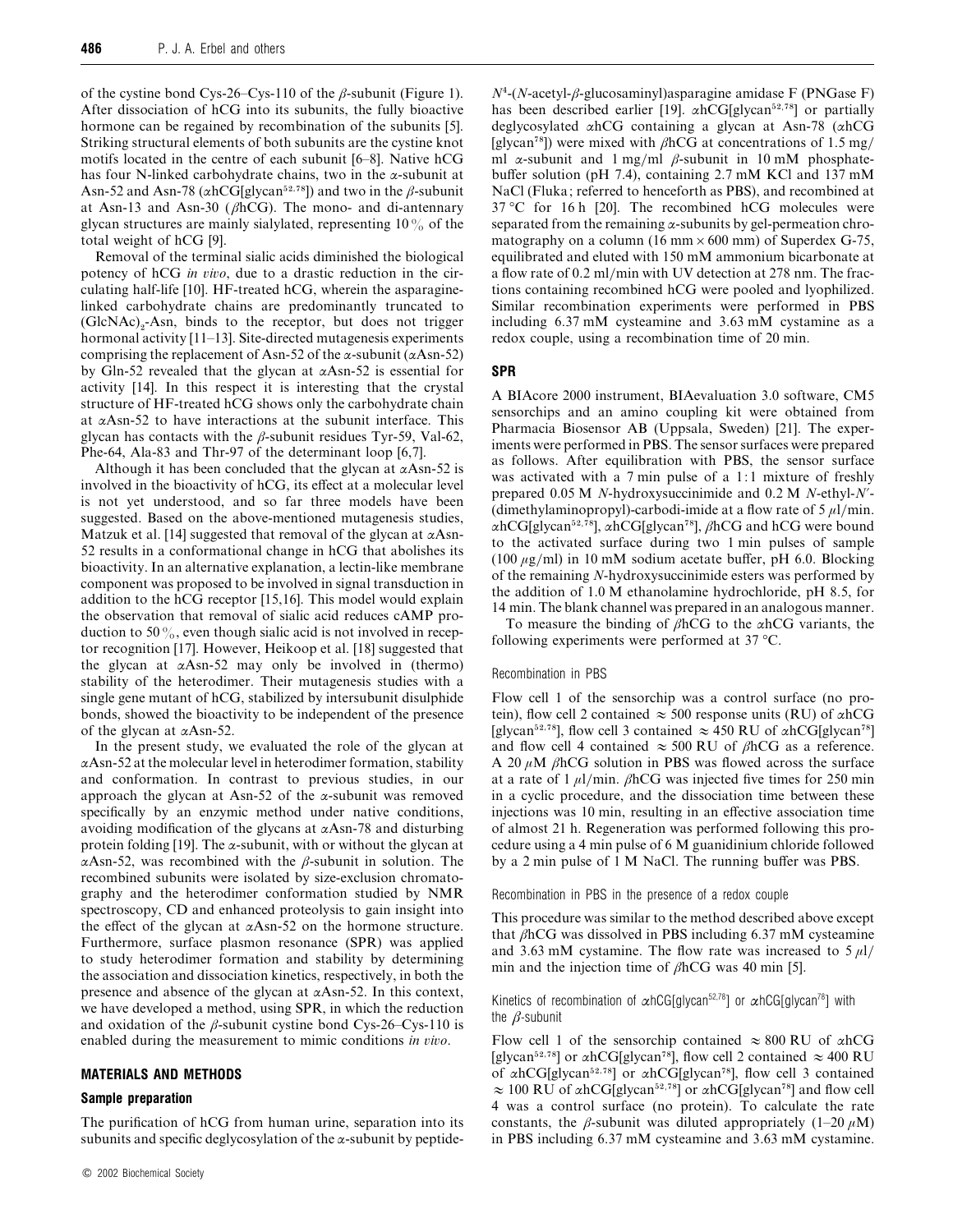The flow rate was  $5 \mu l/min$  and the injection time of  $\beta hCG$ was 40 min. Regeneration was performed using a 7 min pulse of 6 M guanidinium chloride followed by a 4 min pulse of 2 M NaCl.

#### Antibody recognition of correctly recombined hormone

Polyclonal antibodies from goat and rabbit that were specific for native hCG (cross-reactivity of less than  $5\%$  for  $\beta$ hCG) were used. Each antibody was injected at a flow rate of  $5 \mu$ l/min for 5 min before and after recombination. Regeneration was performed using a 4 min pulse of 6 M guanidinium chloride followed by a 2 min pulse of 1 M NaCl. Finally, native hCG was coupled to a chip (250 RU) and the antibody reaction was monitored again.

Association and dissociation rate constants were calculated by non-linear fitting of the primary sensorgram data using the BIAevaluation 3.0 software. The closeness of fit for each estimated parameter is described by the statistical value  $\chi^2$ .

#### *Conformational analysis*

Protein samples for enhanced proteolysis were dissolved in PBS (1.5 mg/ml). To an aliquot of 50  $\mu$ l either 1  $\mu$ l of trypsin  $(0.3 \text{ mg/ml})$  or 1  $\mu$ l of chymotrypsin  $(2 \text{ mg/ml})$  was added. After incubation at 37 °C, after increasing time intervals aliquots of 10  $\mu$ l of protein digest were denatured by adding 1  $\mu$ l of 2-mercaptoethanol followed by boiling for 5 min. Digests were separated by gel electrophoresis utilizing an SDS/PAGE gel containing 15% acrylamide.

CD samples of recombined hCG were prepared by adding 250 µl of 5 mM ammonium bicarbonate to 0.5 mg of lyophilized protein. CD spectra were recorded without any further sample processing. For all samples, CD measurements were carried out on a Jasco J-600 spectropolarimeter, using a 0.2 mm pathlength cell, 1 nm bandwith, 0.2 nm resolution, 1 s response time and a scan speed of 20 nm/min. The spectra were recorded at room temperature.

Protein samples for NMR spectroscopy were dissolved in  $H<sub>2</sub>O$ Protein samples for INNIX spectroscopy were dissolved in  $H_2O$ <br>or  $H_3O$  containing 0.1 M NaCl; the pH was adjusted to 6.0 or  $H_2O$  containing 0.1 M NaCl; the pH was adjusted to 0.0<br>(H<sub>2</sub>O) or 5.6 ( $H_2O$ ; the pH meter reading was not corrected for  $(\text{H}_2\text{O})$  or 5.0 ( $\text{H}_2\text{O}$ , the pH ineter reading was not corrected for the <sup>2</sup>H isotope effect). Sample concentration was  $\approx 1 \text{ mM}$  (15 mg of protein). One-dimensional NMR spectra were recorded at 298, 308, 318 or 328 K with a Bruker DRX-500 or DRX-600 spectrometer (Bijvoet Center, Utrecht University, Utrecht, The Netherlands, and NSR Center, University of Nijmegen, Nijmegen, The Netherlands, respectively). Two-dimensional (2D) NMR spectra were recorded at 318 K. 2D "H TOCSY spectra [22] were recorded with a mixing time of 15 ms, and 2D <sup>1</sup>H NOESY spectra [23] were recorded with mixing times of 40 or 60 ms. Chemical shifts were expressed by reference to internal acetone ( $\delta_{\text{H}}$  2.225). NMR spectra were processed using software developed in-house (J. A. van Kuik, Bijvoet Center, Utrecht University).

#### *RESULTS*

## *Recombination of hCG subunits in PBS*

To investigate the involvement of the glycan at  $\alpha$ Asn-52 in the formation and stabilization of the heterodimer, native αhCG [glycan<sup>52,78</sup>] or  $\alpha$ hCG[glycan<sup>78</sup>] and  $\beta$ hCG subunits were recombined in a PBS solution with a 2:1 molar excess of  $\alpha$ -subunit. The efficiency of subunit recombination was estimated by gel filtration on Superdex G-75 from the amount of recombined hCG formed from known quantities of the two subunits during incubation for 16 h (Figures 2a and 2b). Native αhCG

[glycan<sup>52,78</sup>] and  $\alpha$ hCG[glycan<sup>78</sup>] recombined with the *β*-subunit with identical efficiency ( $\approx 80\%$ ), indicating the glycan at  $\alpha$ Asn-52 to be non-essential for heterodimer formation. Remarkably, recombination of  $\alpha$ hCG[glycan<sup>78</sup>] with  $\beta$ hCG was faster than recombination of native  $\alpha$ hCG[glycan<sup>52,78</sup>] with  $\beta$ hCG; a small percentage recombined immediately upon incubation (see also [24]). Furthermore, the heterodimer formed was stable during the course of the experiment, independently of the presence of glycan at αAsn-52.

# *Recombination of hCG subunits in PBS monitored by SPR*

The recombination of  $\alpha$ hCG variants and  $\beta$ hCG was followed in real time in an SPR study. The  $\alpha$ hCG[glycan<sup>52,78</sup>] and  $\alpha$ hCG[glycan<sup>78</sup>] subunits were covalently bound to the carboxymethylated dextran layer of two different flow channels. The  $\beta$ subunit was attached to a third flow channel as a reference surface and a fourth channel was treated identically but without attachment of protein, as a control channel. A 20  $\mu$ M  $\beta$ -subunit solution in PBS was flowed across the four surfaces to enable recombination (for details, see the Materials and methods section).

The SPR experiments performed within a time frame of 1 h indicated only weak interactions between the subunits and negligible recombination (results not shown). This is in agreement with the observation that recombination of  $\alpha$ hCG[glycan<sup>52,78</sup>] and βhCG *in itro* takes up to 24 h [5]. To approach this long recombination time, an SPR experiment was carried out at a low flow rate and in a cyclic procedure (for details, see the Materials and methods section) allowing the subunits to interact for  $\approx 21$  h. The sensorgram in Figure 3 reveals some interesting characteristics of the recombination process *in itro*. (i) Recombination was very slow, since after a fast initial interaction of the subunits the binding response increased slowly with a  $k_a$  value of  $\approx 10$  M<sup>-1</sup> · s<sup>-1</sup>.

(ii) Recombination of  $\alpha$ hCG[glycan<sup>78</sup>] with  $\beta$ hCG occurred faster than that of native  $\alpha$ hCG[glycan<sup>52,78</sup>], since the sensorgram of  $\alpha$ hCG[glycan<sup>78</sup>] shows that the greater part of recombination occurred within the first 4 h, while in the case of  $\alpha$ hCG[glycan<sup>52,78</sup>] it took up to 12 h. A similar feature for  $\alpha$ hCG[glycan<sup>78</sup>] has been observed in recombination studies in solution (Figure 2b). Structural properties [6,7] can be held responsible for these observations. The recombination of native  $\alpha$ hCG[glycan<sup>52,78</sup>] with  $\beta$ hCG is severely hindered, since the long peptide loop of  $\alpha$ subunit residues 33–57 and the extended glycan chain at  $\alpha$ Asn-52 have to fit through the seat-belt-like arm of  $\beta$ -subunit residues 93–110 (Figure 1). In  $\alpha$ hCG[glycan<sup>78</sup>] the bulky glycan chain has been removed and thereby recombination can proceed more quickly.

(iii) The overall efficiency of recombination of  $\alpha$ hCG[glycan<sup>78</sup>] or  $\alpha$ hCG[glycan<sup>52,78</sup>] with  $\beta$ hCG is similar but low, since < 5% of the theoretically maximal response of 800 RU of βhCG bound to the αhCG surfaces. Likely explanations for the low efficiency of recombination, in comparison with experiments in solution, are steric hindrance by the surface and unfavourable orientation of the  $\alpha$ -subunit at the surface of the chip. The complex formed was rather stable, as it was resistant to short regeneration with 6 M guanidinium chloride and 1 M NaCl. Using polyclonal antibodies specific for intact hCG it was possible to confirm that the complex formed was indeed correctly folded hCG (Figure 3). The antibody-binding response at the flow cells containing either  $\alpha$ hCG[glycan<sup>52,78</sup>] or  $\alpha$ hCG[glycan<sup>78</sup>] increased by  $\approx$  15 RU after 21 h of contact with the  $\beta$ -subunit. This response was similar to that of a flow cell containing the same amount (250 RU) of freshly prepared hCG (results not shown). At the surface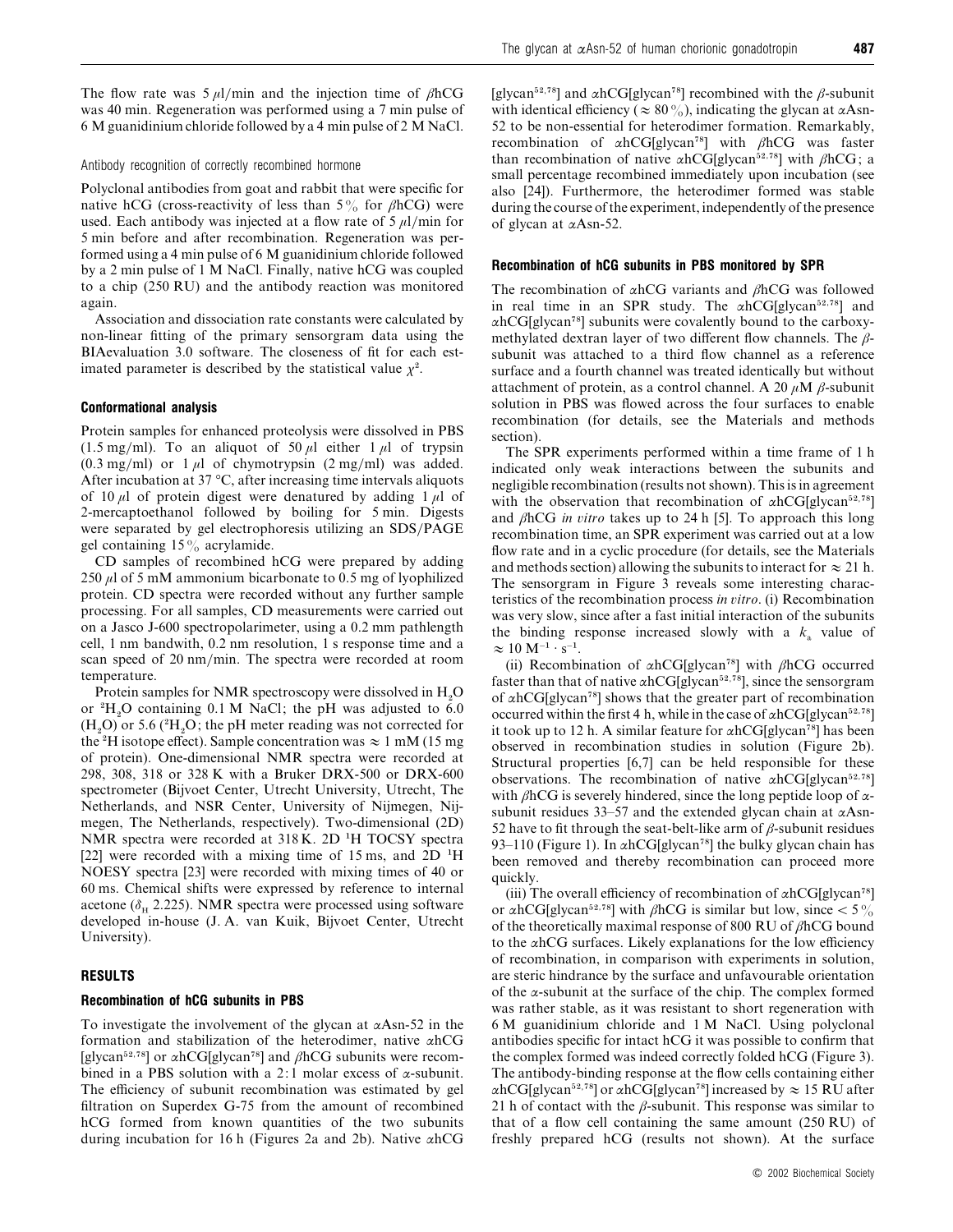

*Figure 2 FPLC profile on Superdex G-75 following recombination of the hCG subunits in solution*

(*a*) Recombination of native αhCG[glycan52,78] and βhCG in PBS ; (*b*) recombination of αhCG[glycan78] and βhCG in PBS ; (*c*) recombination of native αhCG[glycan52,78] and βhCG in PBS including a redox couple. Profiles immediately after incubation are shown with a dotted line. Profiles shown by solid lines in (*a*) and (*b*) are after 16 h of incubation, and in (*c*) after 20 min of incubation. For experimental details, see the Materials and methods section.

containing immobilized βhCG no increase in response was observed after 21 h of contact with the  $\beta$ -subunit.

#### *Recombination of hCG subunits in PBS containing a redox couple*

Studies *in vivo* have shown that formation of the heterodimer occurs during protein folding [5]. The rate-determining and final step involves formation of the disulphide bond  $\beta$ Cys-26– $\beta$ Cys-110 (where  $\beta$ Cys is a Cys residue of the  $\beta$ -subunit) to lock the  $\alpha$ subunit (Figure 1). An appropriate *in itro* model for assembly of hCG is the use of a buffer system containing the redox couple cysteamine/cystamine  $(t_{1/2} = 12 \text{ min})$ , which catalyses the assembly rate to a value similar to that observed in intact cells  $(t_{1/2} = 8 \text{ min})$  [5]. The FPLC profile on Superdex G-75 obtained

after 20 min of incubation of the native subunits  $(\alpha/\beta)$  molar ratio, 2: 1) in redox buffer is shown in Figure 2(c). The efficiency of recombination was  $\approx 50\%$ . The CD spectrum of the recombined subunits was in agreement with that of freshly isolated hCG (for details, see Figure 4a).

# *Recombination of hCG subunits in PBS containing a redox couple monitored by SPR*

A SPR method has been developed to monitor the association and dissociation kinetics of the hCG subunits under conditions that mimic protein folding *in io*. These conditions were achieved by allowing reduction and oxidation of the  $\beta$ Cys-26– $\beta$ Cys-110 cystine bond by dissolving the  $\beta$ -subunit in a buffer containing a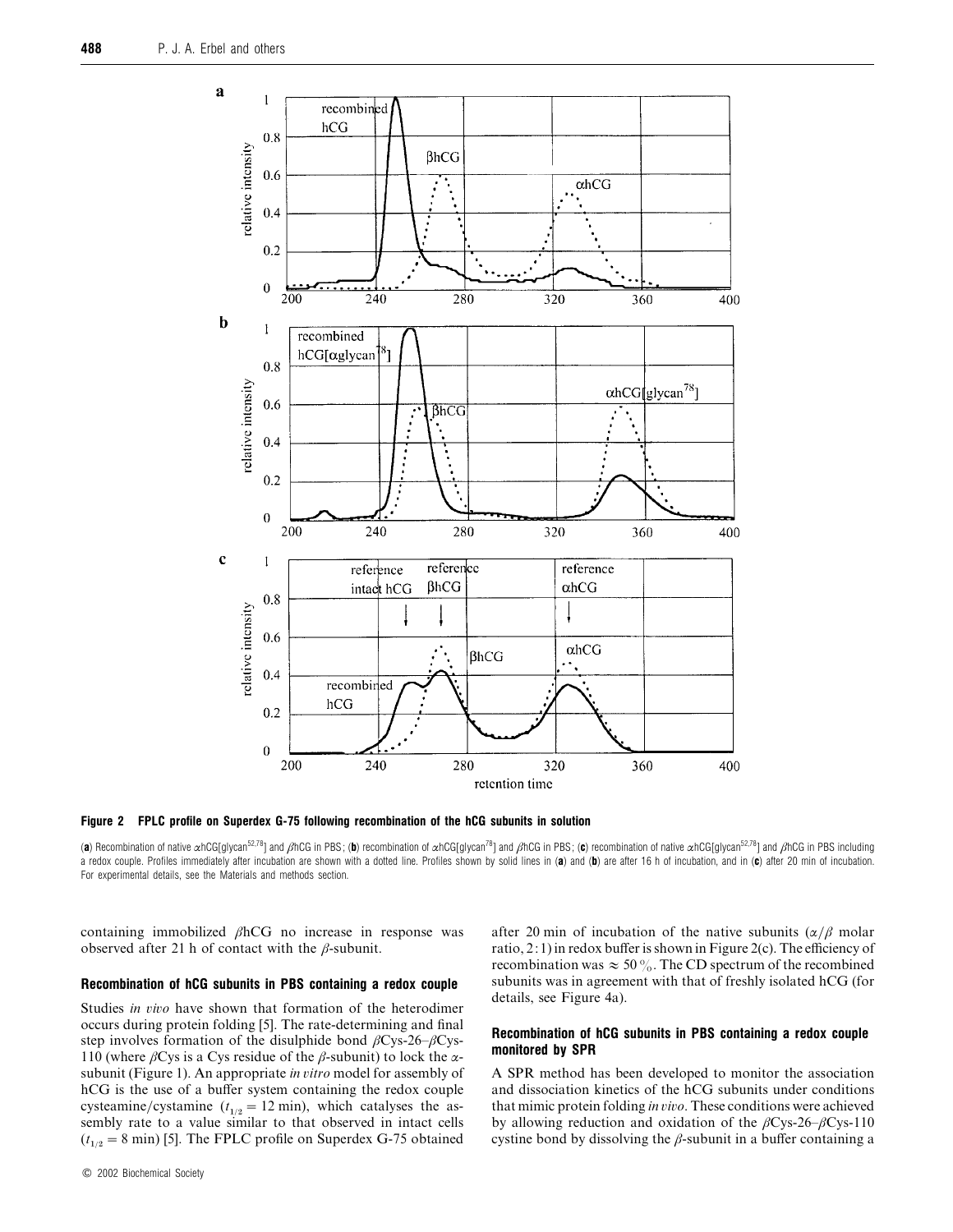

*Figure 3 SPR sensorgrams in the absence of a redox couple*

Binding of βhCG to αhCG[glycan<sup>52,78</sup>] (**a**) and to αhCG[glycan<sup>78</sup>] (**b**) in PBS. The upper lines in the sensorgrams represent the recombination kinetics during the first 4 h, the lower lines represent recombination during 4–8 h, 8–12 h, 12–16 h and 16– $\approx$  21 h, respectively. After a short regeneration with 6 M guanidinium chloride and 1 M NaCl, goat polyclonal antibodies for hCG were flowed across the surface (right-hand graphs, upper lines); the lower lines on the right show the background binding of this antibody to  $\alpha hCG[g|vac]$ <sup>78</sup>] and  $\alpha hCG[g|vac]$ , respectively, before recombination. For experimental details, see the Materials and methods section.

redox couple. Otherwise the conditions were the same as those described above. It should be noted that the  $\alpha$ -subunit is only exposed to the redox couple during injection of βhCG (for details, see the Materials and methods section). The sensorgrams are shown in Figure 5(a), and some interesting characteristics were noted. (i) Recombination occurs much more quickly than that in PBS without a redox couple. (ii) The association rates of αhCG[glycan<sup>52,78</sup>] or αhCG[glycan<sup>78</sup>] with βhCG were similar, as indicated by the slopes of the sensorgrams. (iii) The absence of dissociation is indicative of stable heterodimer formation.

The phenomena (i) and (ii) can be explained by reduced steric hindrance of the interaction between loop 33–57 of the  $\alpha$ -subunit and the  $\beta$ -subunit seat-belt residues 93–110. This is due to a dynamic equilibrium between opening and closing of the disulphide bond  $\beta$ Cys-26– $\beta$ Cys-110 by the redox couple (Figure 1).

Polyclonal antibodies were used to confirm the presence of correctly folded hCG. After 40 min of recombination with the  $\beta$ subunit the level of antibody binding increased by 25–35 RU. The antibody response at the reference surface containing immobilized β-subunit remained unaltered.

In principle, the presence of the redox couple could introduce non-native disulphide bonds. However, this possibility is unlikely because the X-ray structures of hCG [6,7] and NMR data of the α-subunit [25] show that the disulphide bonds are hidden inside the protein; only the disulphide bond  $\beta$ Cys-26– $\beta$ Cys-110 is exposed to the buffer. Furthermore, taking into account that (i) homodimers of βhCG were not observed when βhCG was flowed across a surface containing immobilized  $\beta$ hCG, (ii) high loading of a sensorchip hindered and eventually stopped recombination, (iii) frequently used sensorchips showed reduced recombination ability, (iv) thorough regeneration of the sensorchip with 6 M guanidinium chloride almost completely disrupted the  $\alpha\beta$  dimer [26] and (v) recombination of  $\alpha$ hCG[glycan<sup>52,78</sup>] and βhCG was not observed when  $\alpha$ hCG[glycan<sup>52,78</sup>] was flowed across a surface containing immobilized  $\beta$ hCG (results not shown, but see Figure 6 for details), it can be concluded that the correct  $\alpha\beta$  dimer has been formed. This study shows that redox conditions similar to those *in io* can be developed for use in SPR experiments.

#### *Kinetics of recombination of hCG subunits in PBS containing a redox couple*

To gain insight into the kinetics of recombination of the subunits and the stability of the  $\alpha\beta$  dimer, SPR experiments were performed at different β-subunit concentrations (Figure 5b). An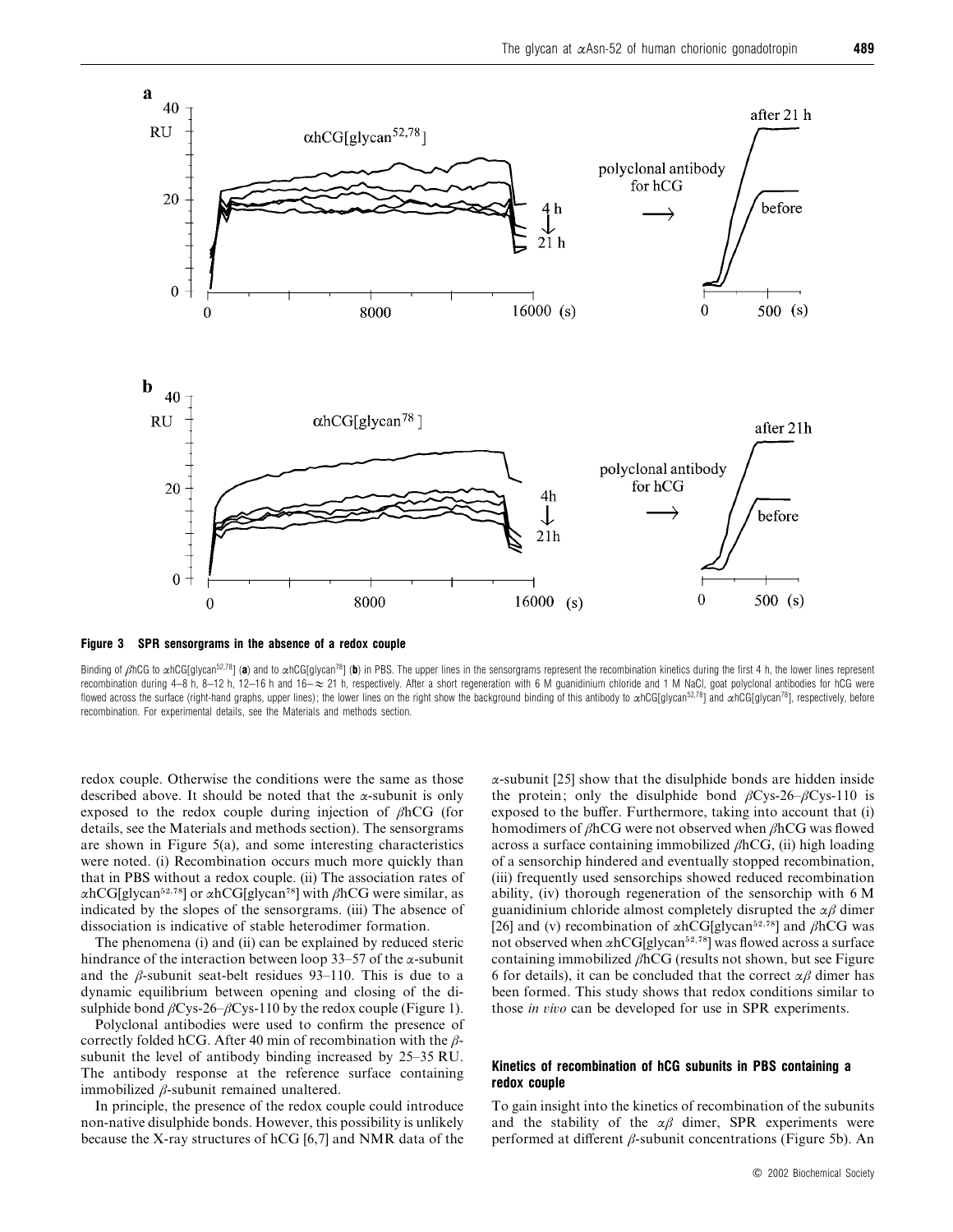

*Figure 4 CD spectra of different hCG samples*

(a) Curve 1, αhCG[glycan<sup>78</sup>]; curve 2, αhCG[glycan<sup>52,78</sup>]; curve 3, βhCG; curve 4, rehCG prepared in PBS with a redox couple; curve 5, freshly isolated hCG; curve 6, rehCG prepared in PBS without a redox couple. (b) rehCG (solid line) and rehCG[ $\alpha$ glycan<sup>78</sup>] (dotted line), both prepared in PBS without a redox couple. CD spectra below 200 nm are very sensitive to the presence of salts and other contaminants. The differences in the CD spectra of freshly isolated hCG (a, curve 5) and rehCG (a, curves 4 and 6) can probably be explained by the fact that freshly isolated native hCG was purified only on *n*-octyl-Sepharose CL-4B [19]. For rehCG the free α- and *β*-subunits prior to recombination were prepared from native hCG by dissociation followed by separation on reversed-phase HPLC (Vydac  $C_a$ ) [19]; after recombination, rehCG was purified on Superdex G-75. Therefore, improved purity of rehCG and slightly different buffer conditions cause the difference in the CD spectra below 200 nm.

important observation is that both complexes, recombined hCG (rehCG) and recombined hCG without the glycan at  $\alpha$ Asn-52  $(rehCG[αglycan<sup>78</sup>])$ , were very stable, resulting in dissociation rates near zero  $(0 < k_d < 1 \times 10^{-5} \text{ s}^{-1})$ . The association rates were rather similar for both  $\alpha$ hCG variants (100 M<sup>-1</sup> · s<sup>-1</sup> <  $k_{\rm s}$  < 1 × 10<sup>3</sup> M<sup>-1</sup> · s<sup>-1</sup>). The recombination can be fitted assuming a 1:1 binding profile; however, particularly for native  $\alpha$ hCG[glycan<sup>52,78</sup>], a second binding phenomenon with a faster association but with a lower affinity appears to be present. One might speculate that this is related to heterodimer recombination in which the disulphide bond  $\beta$ Cys-26– $\beta$ Cys-110 has not yet been formed. The SPR data concerning recombination of the  $\alpha$ and  $\beta$ -subunits of hCG are summarized in a model shown in Figure 6.

The outcome of the SPR experiments indicates that large structural rearrangements are involved in the recombination process. Further evidence for this conclusion was obtained from SPR experiments performed at  $4^{\circ}$ C,  $25^{\circ}$ C (results not shown) and 37 °C, since an increased efficiency of recombination leading to a more stable complex was observed at higher temperatures. Concerning the role of the glycan at  $\alpha$ Asn-52, we can conclude that this glycan is not essential for heterodimer formation and stability.

#### *Conformational analysis of recombined hCG in the presence or absence of the glycan at αAsn-52*

Previous studies have shown that the  $\alpha$ -subunit undergoes large conformational changes upon dissociation of the  $\alpha\beta$  dimer. The loop containing residues 33–57, including the glycosylated Asn-52 of the hCG-derived  $\alpha$ -subunit, becomes flexible and disordered, as determined by NMR [25,27]. In contrast, X-ray studies of chemically deglycosylated hCG have shown that this part of the  $\alpha$ -subunit around the glycan at  $\alpha$ Asn-52 is welldefined in the  $\alpha\beta$  dimer (Figure 1). To investigate whether refolding of the  $\alpha$ -subunit in the presence of the  $\beta$ -subunit occurs only when  $\alpha$ Asn-52 is glycosylated, enhanced proteolysis was applied as a tool to probe the presence of large random-coil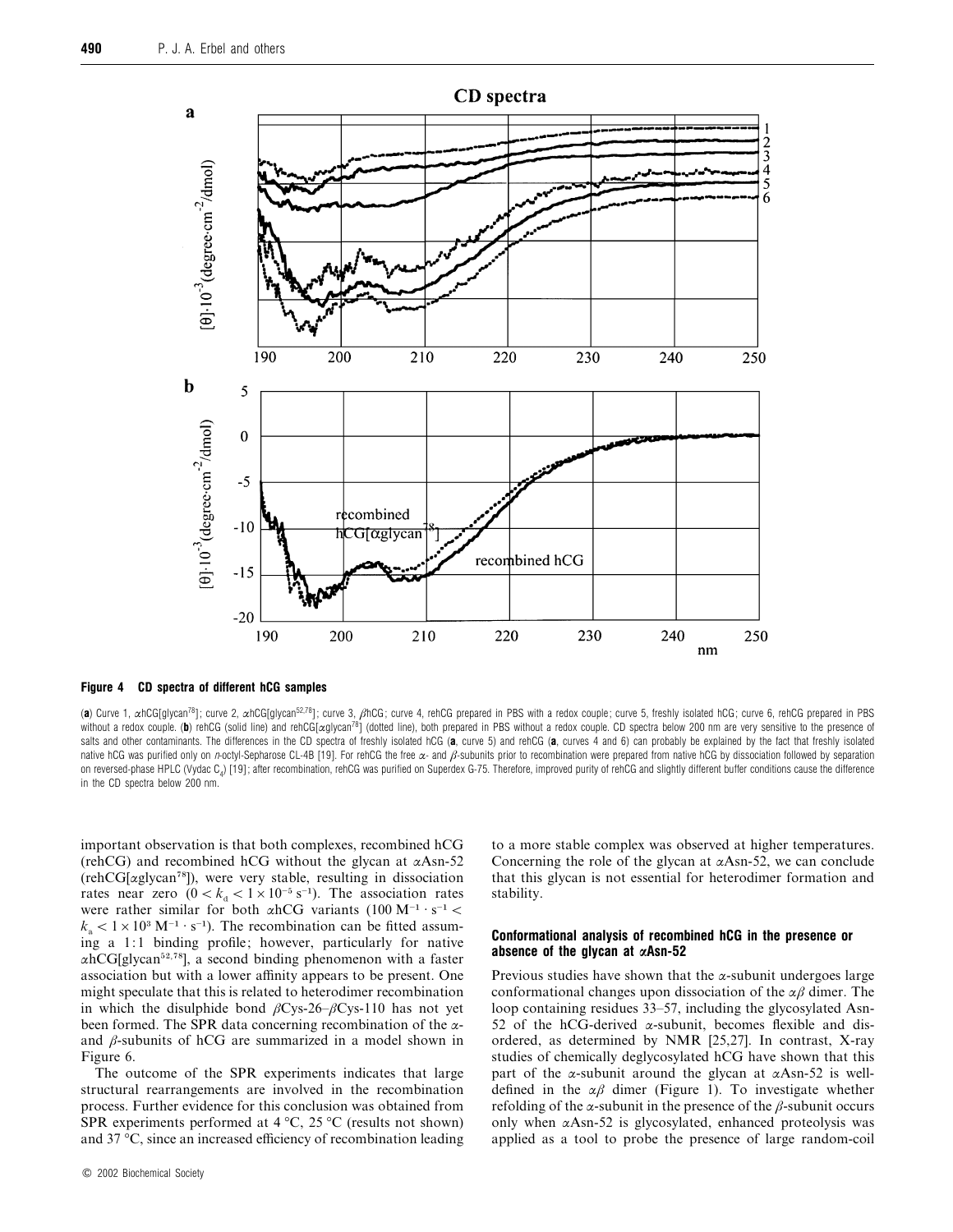

*Figure 5 SPR sensorgrams in the presence of a redox couple*

(a) Binding of βhCG to αhCG[glycan<sup>52,78</sup>] and αhCG[glycan<sup>78</sup>] in PBS with a redox couple. The subsequent sensorgrams show the recognition by goat polyclonal antibodies for hCG before and after recombination with βhCG for the sensorchip channels coated with βhCG, αhCG[glycan<sup>78</sup>] or αhCG[glycan<sup>52,78</sup>], respectively. (b) Binding of βhCG to αhCG[glycan<sup>52,78</sup>] (left-hand panel) and  $\alpha$ hCG[glycan<sup>78</sup>] (right-hand panel) at three different concentrations in PBS with redox couple. For experimental details ( $\approx 800$  RU of  $\alpha$ hCG[glycan<sup>52,78</sup>] or  $\alpha$ hCG[glycan<sup>78</sup>]), see the Materials and methods section.

structures. Enhanced proteolysis experiments of the free αsubunit showed rapid cleavage of the disordered  $\alpha$ -subunit loop 33–57, independent of glycosylation at αAsn-52. rehCG and  $rehCG[αglycan<sup>78</sup>]$  were incubated with chymotrypsin or trypsin and analysed by SDS/PAGE. Both hCG variants proved to be well protected against proteases, since even after 1 h of incubation the intact subunits were still present, except for the unstructured C-terminus of the  $\beta$ -subunit (results not shown). A loss of structural integrity of rehCG upon removal of the glycan at αAsn-52 was therefore not found by these experiments.

Various CD studies have been performed to determine the overall conformation of the hCG-derived subunits and the heterodimer of hCG [28,29]. The effect of glycosylation of hCG on the total CD is somewhat unclear. It has been described that the *N*-acetyl groups of *N*-acetylglucosamine and *N*-acetylneuraminic acid residues of a free glycan chain contribute only between 1 and 5% of the total CD of hCG [28,30]. However, it has been suggested that covalent binding of the glycan leads to enhanced optical activity between 207 and 208.5 nm, as a result of restriction of rotational freedom and enhancement of chromophore interactions [29]. In this study CD spectra were recorded to compare the conformations of rehCG[ $\alpha$ glycan<sup>78</sup>] and rehCG. The CD spectra of the hCG-derived  $\alpha$ -subunits (Figure 4a) with or without the glycan at  $\alpha$ Asn-52 were very similar, indicating that enzymic removal of this glycan does not affect the conformation of the protein. This observation is in agreement with the NMR structure of the hCG-derived  $\alpha$ -subunit, since the glycan at αAsn-52 is located in a disordered loop [25,27]. The contribution of this glycan itself to the total CD of  $\alpha$ hCG [glycan $52,78$ ] is expected to be small, since this glycan is very flexible and is not in close contact with the disordered protein core. The CD spectra of rehCG were not influenced by the recombination protocol followed (with or without redox couple; Figure 4). Both sets of spectra show that upon recombination of the subunits the aperiodic structure of  $\alpha$ hCG[glycan<sup>52,78</sup>] decreases. This is in agreement with previous CD studies on isolated hCG [28,29] and the X-ray structures [6,7]. The negative circular dichroic extreme at 207.5 nm is composed of two bands, one at 215 nm and the other one between 207 and 208.5 nm. The 215 nm band is assigned to the peptide in the  $\beta$ -sheet con-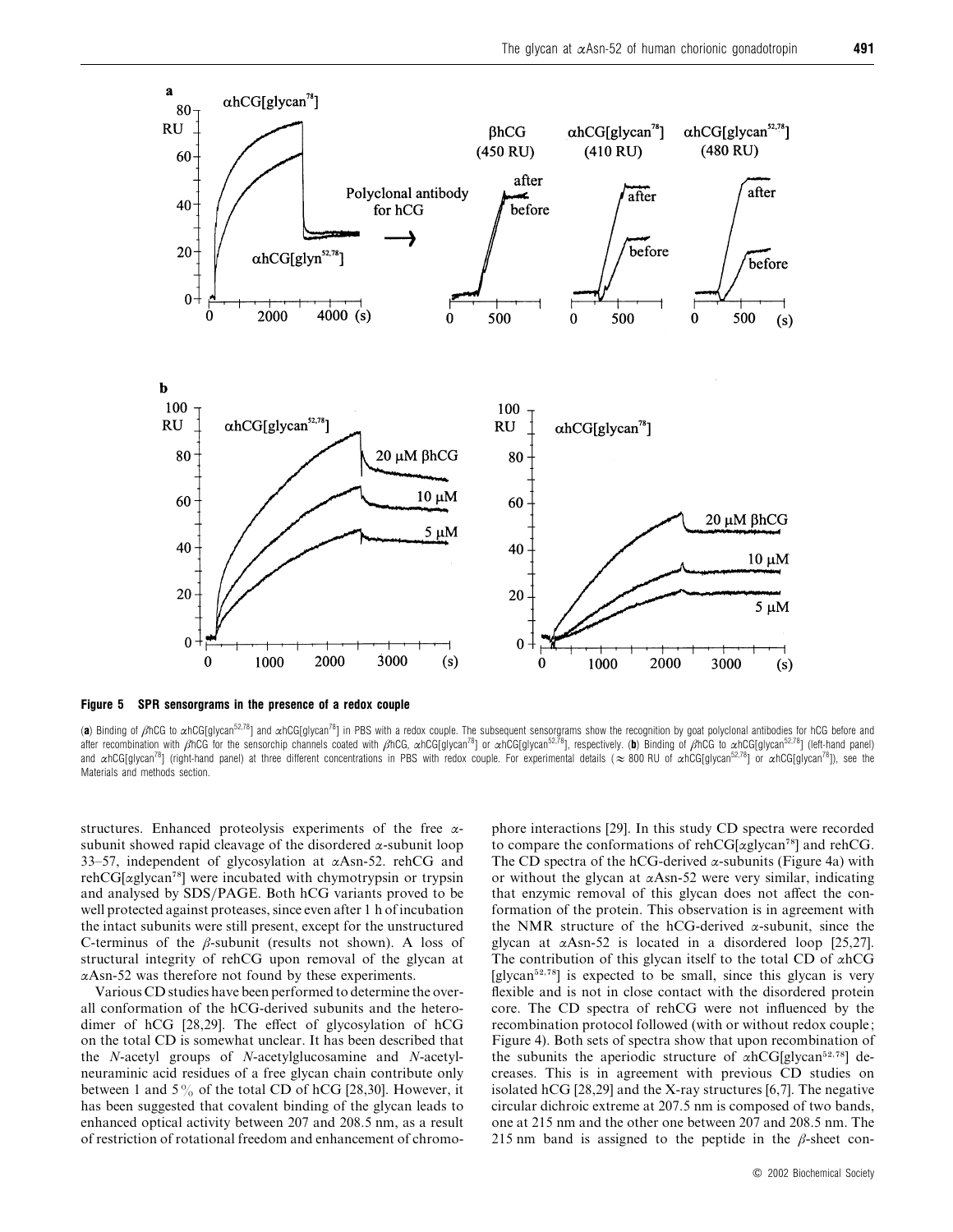

## *Figure 6 Model for recombination of the α- and β-subunits as studied by SPR*

The  $\alpha$ -subunit with or without the glycan at Asn-52 is attached to the sensorchip via lysine residues. Recombination with the  $\beta$ -subunit can only occur when the loop around the glycosylation site Asn-52 is not sterically hindered by either the sensorchip (i) or a second  $\alpha$ -subunit (ii). This is in agreement with the observation that at higher loading of the sensorchip (> 1000 RU) the efficiency of recombination decreases. It has been observed that a chip containing immobilized βhCG does not recombine with αhCG[glycan<sup>52,78</sup>]. Also in this case steric hindrance is an obvious explanation since a large part of βhCG, including the seat-belt residues, are required to recombine with αhCG[glycan<sup>52,78</sup>]. When a βhCG solution is flowed across an αhCG[glycan<sup>52,78</sup>]-coated sensorchip in the presence of the redox couple the recombination with the  $\alpha$ -subunit increases by more than a factor of 10 in comparison with recombination in a buffer without a redox couple. This observation can be explained by reduced steric hindrance of the interaction between the loop 33–57 of the  $\alpha$ -subunit and the  $\beta$ -subunit seat-belt residues 93–110. This is due to a dynamic equilibrium between opening (j) and closing (jj) of the disulphide bond  $\beta Cys-26-\beta Cys-110$  by the redox couple. During dissociation the PBS running buffer is flowed across the surface, washing away the unbound or incorrectly bound β-subunits. Dissociation of the recombined hCG (ij) is very slow due to a combination of hydrophobic and physical interactions, including the seat-belt structure of the residues of the  $\beta$ -subunit 93–110 after closing the  $\beta$ Cys-26– $\beta$ Cys-110 disulphide bond.

formation. The lower-wavelength band has a contribution from the *N*-acetyl groups of the glycan part, as described above [29]. Based on the X-ray structures of hCG [6,7] at least the first two *N*-acetylglucosamine residues at αAsn-52 possess restricted rotational freedom and are in direct contact with the protein-core. Therefore, their optical activity might be enhanced in comparison with the situation for the hCG-derived  $\alpha$ -subunit. The CD spectrum of rehCG[ $\alpha$ glycan<sup>78</sup>] is slightly different to that of the recombined native subunits (Figure 4b) due to either a reduced β-sheet content or to the absence of the *N*-acetyl groups of the glycan at αAsn-52.

The above-described biochemical and biophysical studies have not indicated large, overall, conformational differences between recombined hCG in the presence or absence of the glycan at αAsn-52. To gain more insight into local conformational changes of rehCG[ $\alpha$ glycan<sup>78</sup>] in comparison with rehCG, NMR experiments were performed. Although hCG is a large protein (37 kDa) in terms of NMR spectroscopy, resulting in line broadening of the resonances, interesting data could be obtained from the sidechain interactions between aromatic and aliphatic amino acids especially (Figure 7). The one-dimensional NMR spectra of rehCG and rehCG[ $\alpha$ glycan<sup>78</sup>] are similar. In combination with tenco and fencorally are similar. In combination with the fast proton exchange in  ${}^{2}H_{2}O$  (less then 30 min) in both samples, these data point to similar overall structures for rehCG and reh $CG[αglycan<sup>78</sup>]$ . However, differences have been observed for a resonance around 0.55 p.p.m. and for resonances in the area of the aromatic side chain. In the 2D NOESY spectra of  $reflucG[azlycan<sup>78</sup>]$  an extra set of cross peaks are observed between 6.9 and 7.2 p.p.m. and at 0.55 p.p.m., indicating strong interactions between aromatic and aliphatic amino acids (Figure 7). Based on the X-ray structure, five residues with aromatic or aliphatic side chains have direct contacts with the glycan at αAsn-52, namely β-subunit Tyr-59, Val-62, Phe-64, Ala-83 and Thr-97 (Figure 8). The differences between the NMR spectra of rehCG and rehCG[ $\alpha$ glycan<sup>78</sup>] are ascribed to the removal of the glycan chain.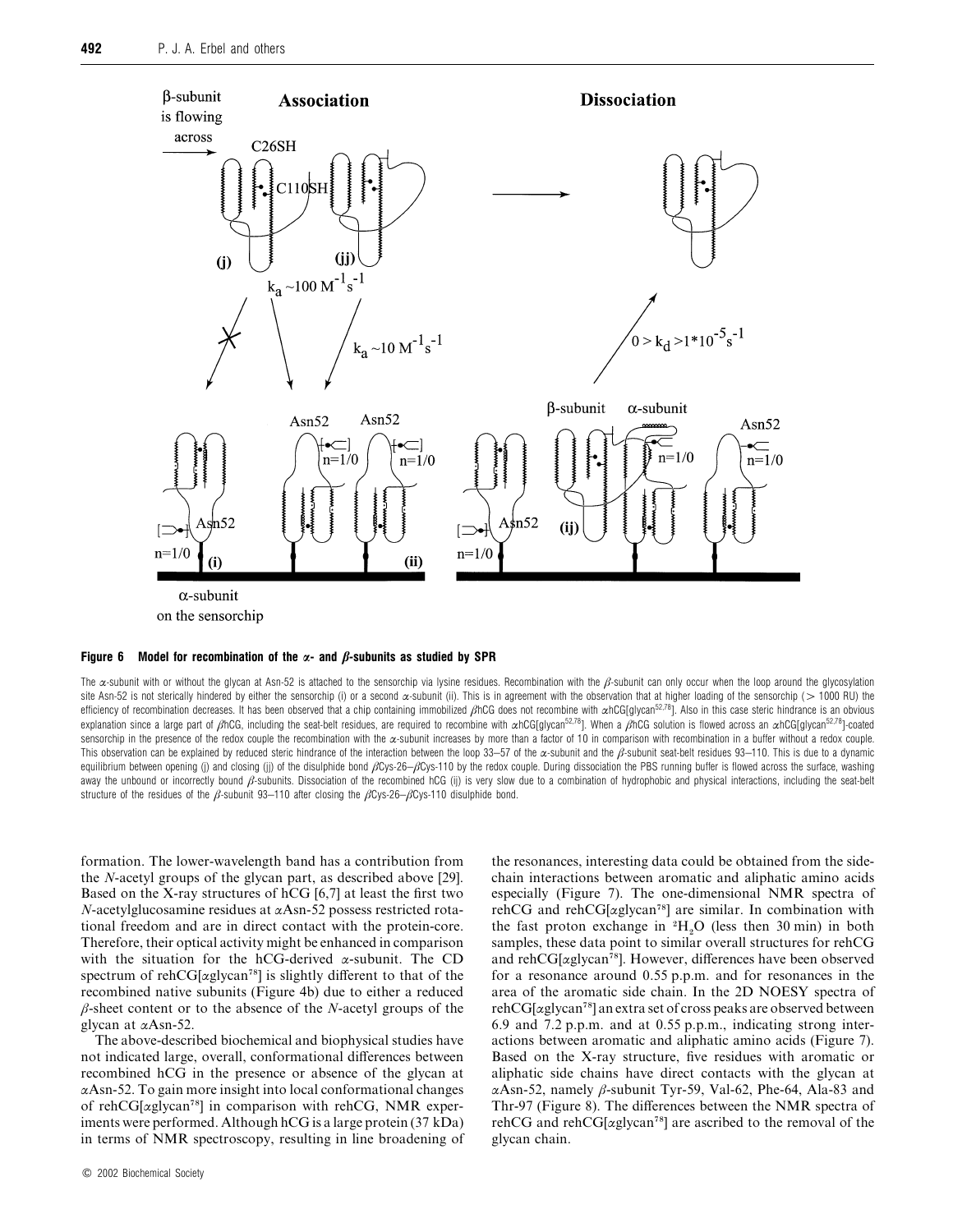

*Figure 7* Comparison of a part of the one-dimensional <sup>1</sup>H and 2D <sup>1</sup>H NOE spectra of rehCG (left-hand panel) and rehCG[ $\alpha$ glycan<sup>78</sup>] (right-hand panel)

The spectra were recorded at 318 K with a mixing time of 60 ms (NOESY) in  ${}^{2}H_{2}$ O with a Bruker DRX-600 spectrometer. Differences in chemical shift and signal intensity are indicated by arrows.

In summary, the CD and the NMR spectra of rehCG and  $rehCG[αglycan<sup>78</sup>]$  indicate local and small conformational differences between both hCG variants, probably involving residues with aromatic and aliphatic side chains close to the glycan at αAsn-52.

## *DISCUSSION*

Different hypotheses have been put forward to explain the role of glycosylation on the bioactivity of hCG. A complicating factor in evaluating the results of different research groups is the method by which the deglycosylated material is prepared. Chemical methods have generally been used to deglycosylate hCG, but these are non-selective, and could also damage the protein moiety [24,31]. More recently, site-directed mutagenesis has been performed to remove selectively the glycan at  $\alpha$ Asn-52 [14,18,30]. For the present study the glycan at  $\alpha$ Asn-52 has been removed specifically by using an enzymic method involving PNGase F. Here, disturbance of protein folding and undesired modifications of the glycan chains at αAsn-78 were avoided; only a conversion of αAsn-52 into αAsp-52 occurred.

Our findings contradict the hypothesis that the glycan at  $\alpha$ Asn-52 is relevant for the stability of the heterodimer [18]. We showed that both  $\alpha$ hCG[glycan<sup>52,78</sup>] and  $\alpha$ hCG[glycan<sup>78</sup>] could recombine perfectly with βhCG in PBS buffer. This is corroborated by the observation that during the course of the NMR experiments ( $\approx$  5 days) at a temperature of 45 °C and pH 6 dissociation was less than  $20\%$  and similar for both hCG variants. Furthermore, the SPR results confirm that the glycan at αAsn-52 is not essential for heterodimer stability, since the dissociation rate was less than  $1\times10^{-5}$  s<sup>−1</sup> and shown to be independent of glycosylation. This is in contrast to previous studies [24,30], wherein the dissociation rates of differently glycosylated forms of hCG were determined. These dissociation rates ranged from  $1.5 \times 10^{-5}$  s<sup>−1</sup> for the native form to  $9.4 \times$  $10^{-5}$  s<sup>-1</sup> for hCG lacking the glycan at  $\alpha$ Asn-52. However, these measurements were carried out at pH 3 by a fluorescence method using 1-anilino-8-naphthalene sulphonate [20]. At lower pH values  $(< 3)$  the dissociation rates increase further [24]. Structural features of hCG can explain these observations [6,7], since upon partial unfolding at low pH  $(< 3)$  [32] the glycosylated αAsn-52 loop has to go through the seat-belt of the  $β$ -subunit to dissociate (Figure 1). The bulky and hydrated glycan chain will hamper the dissociation, but upon desialylation, partial deglycosylation or complete removal of the glycan at αAsn-52 the dissociation rate gradually increases [24]. Therefore, these data do not support the hypothesis that the function of this glycan is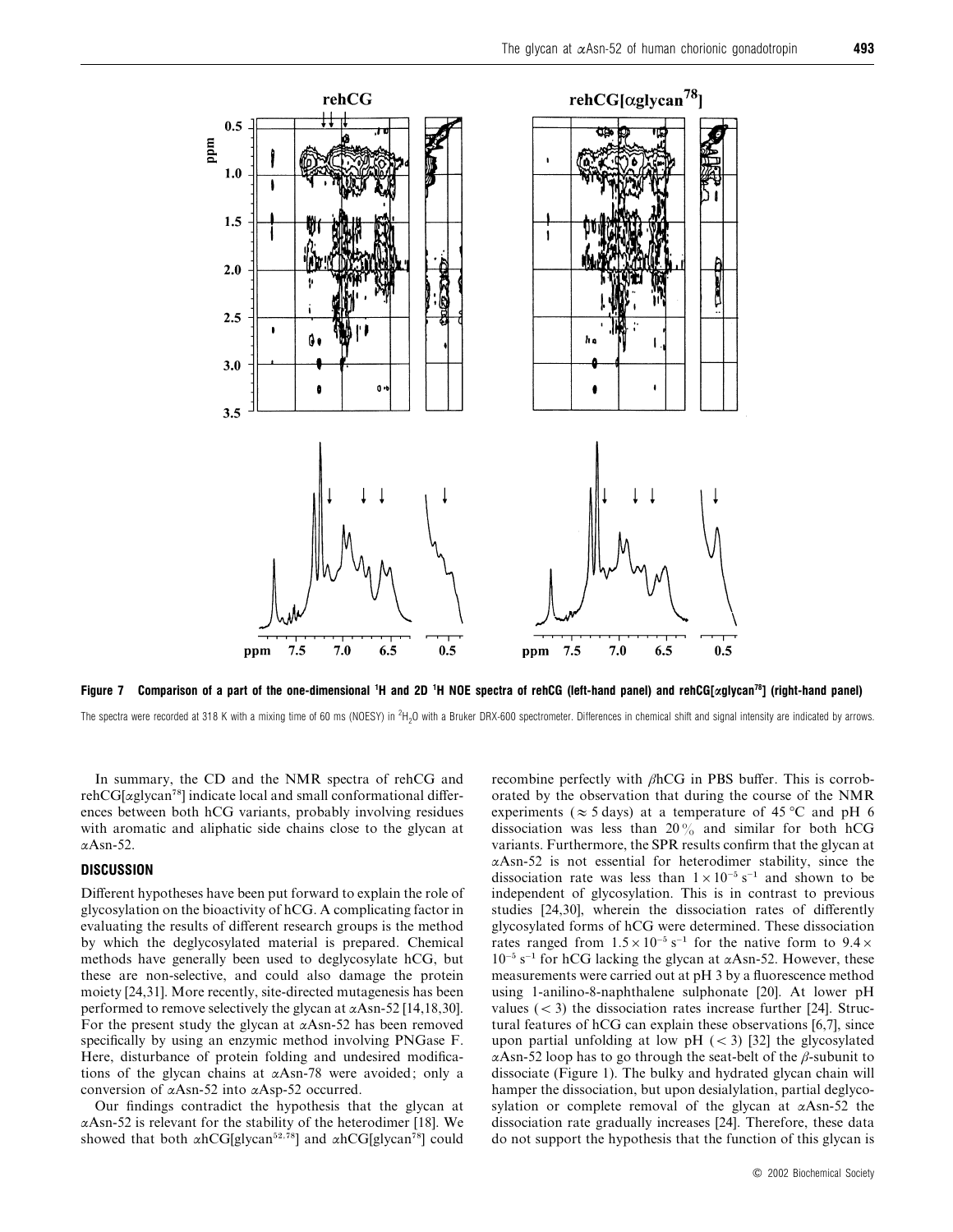

*Figure 8 Enlarged X-ray structure of hCG around the glycosylation site at αAsn-52*

The backbones of the  $\alpha$ - (blue) and  $\beta$ -subunits (black) are shown in the presence (left-hand panel) and absence (right-hand panel) of  $\alpha$ Asn-52-bound GlcNAc and ( $\beta$ 1-4)-linked GlcNAc in spacefilling form. The amino acids that have direct contact with the glycan are also displayed in space-filling form.

to stabilize the heterodimer, especially not under naturally occurring conditions.

An alternative explanation for the loss of bioactivity of hCG upon removal of the glycan at αAsn-52 involves a conformational change [14]. In the present study, a series of experiments have been performed on enzymically deglycosylated hCG to test this hypothesis.

Large conformational changes can be ruled out, since enhanced proteolysis experiments showed that hCG enzymically deglycosylated at Asn-52 is protected against the proteases trypsin and chymotrypsin as well as native hCG. In the past, small differences in proteolytic degradation have been observed upon chemical deglycosylation [24], but these differences can be attributed to a random deglycosylation upon chemical treatment. However, the CD spectrum of rehCG[ $\alpha$ glycan<sup>78</sup>] and the CD spectrum of chemically deglycosylated hCG [31] might indicate a small conformational change upon deglycosylation. More evidence that enzymic deglycosylation of αAsn-52 has a local effect on the conformation of hCG was obtained from NMR spectroscopy. Taking into account the X-ray structure of hCG, different orientations of the  $\beta$ -subunit residues Tyr-59, Val-62, Phe-64 and Ala-83 are most probably responsible for the changes in the NMR spectra upon deglycosylation (Figure 8). Remarkably, the structure of hCG specifically deglycosylated at  $\alpha$ Asn-52 by mutating  $\alpha$ Asn-52 to  $\alpha$ Gln-52 showed a very different CD spectrum [30]. The CD spectrum of this mutant indicated a strong decrease in  $\beta$ -sheet structure, suggesting an important structural role for the glycan at  $\alpha$ Asn-52. Possibly, this can be attributed to *in io* folding problems of hCG in the absence of the glycan at  $\alpha$ Asn-52, thereby causing large differences in the hCG structure.

From our study and previous data we conclude that only minor conformational changes occur upon removal of the glycan at  $\alpha$ Asn-52. Furthermore, it has been reported that chemically deglycosylated hCG [having at least (GlcNAc)<sub>2</sub>-αAsn-52] binds to the receptor, but that signal transduction is abolished [6,7]. Studies on protein–carbohydrate interactions in glycoproteins have shown that mainly the inner carbohydrate residues have intramolecular contacts with the protein and therefore only these carbohydrate residues may account for a stabilizing or structural role [6,7,25,33,34]. These data support our conclusion that the loss of bioactivity of hCG upon removal of the glycan at αAsn-52 is not due to a conformational change or reduced stability of the heterodimer.

It has been shown by peptide mapping, site-directed mutagenesis studies and epitope mapping of the hCG–receptor complex that residues at the  $\alpha\beta$  interface around glycosylation site  $\alpha$ Asn-52 and the seat-belt residues are important for strong receptor binding [35–38]. The residues at the C-terminus of the  $\alpha$ subunit, comprising the residues 88–91, and  $\alpha$ Phe-18 on the opposite face of the hCG molecule, are involved in cAMP production [39,40]. Furthermore, there is experimental evidence that upon binding to the receptor the conformation of hCG changes and that consequently the receptor is activated [39,41–43]. We postulate that the bulky and extended glycan at αAsn-52 could have a function in inducing and stabilizing a conformational change in hCG upon binding to the receptor. This model would imply that the introduction of disulphide